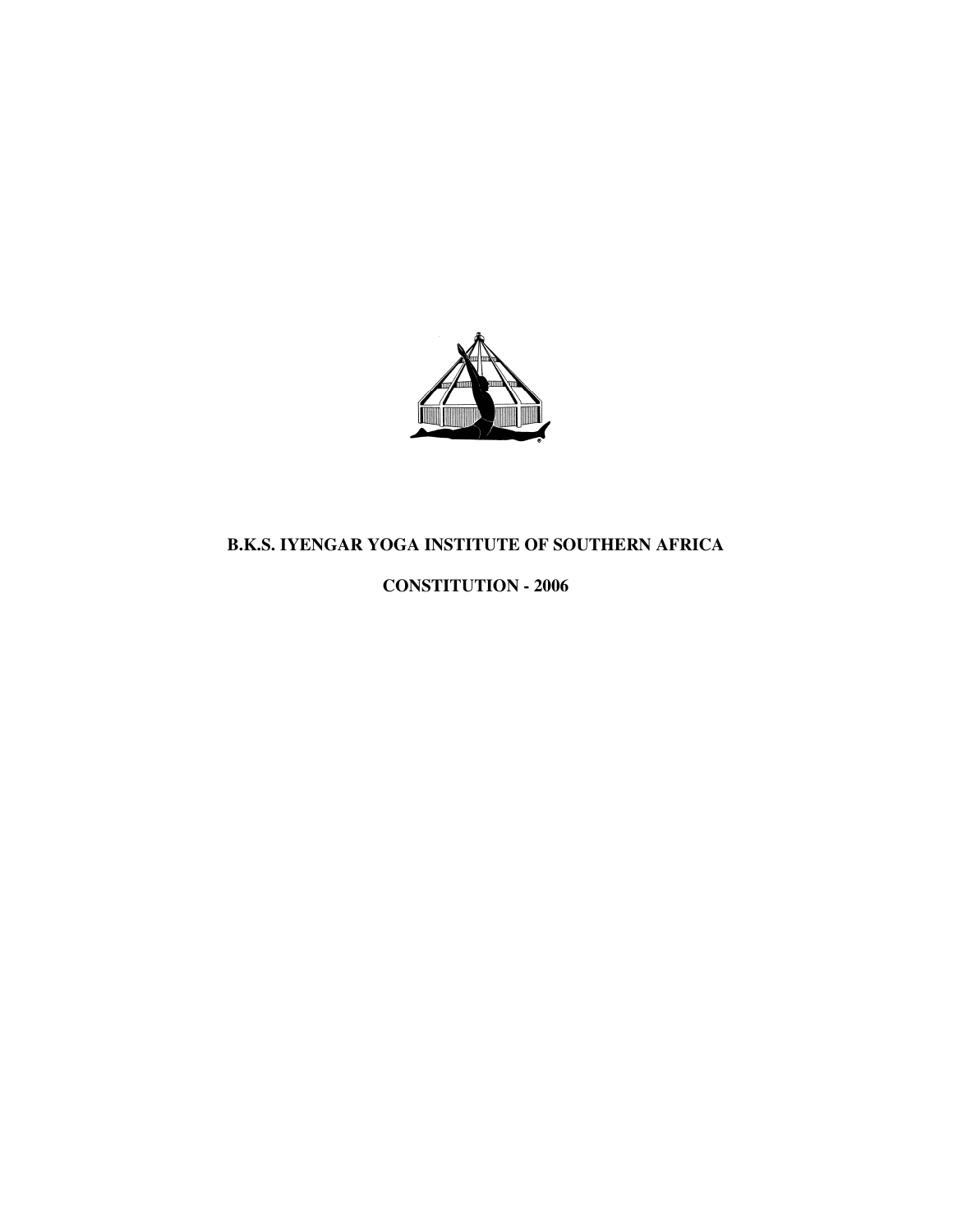**INDEX** 

| <b>THE CONSTITUTION*</b>              |   |
|---------------------------------------|---|
| <b>INTRODUCTION</b>                   | 2 |
| <b>AIMS AND OBJECTS</b>               | 2 |
| <b>MEMBERSHIP</b>                     | 2 |
| <b>REGIONS</b>                        | 3 |
| <b>CENTRAL COMMITTEE</b>              | 3 |
| <b>FUNCTION</b>                       | 3 |
| <b>MEMBERSHIP</b>                     |   |
| <b>OFFICE BEARERS</b>                 | 5 |
| <b>SUB COMMITTEES</b>                 | 5 |
| <b>GENERAL MEETINGS</b>               | 6 |
| <b>FINANCE</b>                        | 7 |
| <b>RULES AND STANDING ORDERS</b>      | 7 |
| <b>ALTERATION TO THE CONSTITUTION</b> |   |
| <b>DISSOLUTION</b>                    | 8 |

**APPENDIX A\*: THE AIMS AND OBJECTIVES OF THE RAMAMANI IYENGAR YOGA INSTITUTE (RIMYI)**

## **APPENDIX B\*: CODE OF ETHICS**

# **APPENDIX C\*\*: RULES AND STANDING ORDERS**

#### **APPENDIX D\*\*: SUB-COMMITTEES**

### **APPENDIX E\*\*: PROCEDURES FOR TEACHER TRAINING, ASSESSMENTS AND CERTIFICATES**

### **APPENDIX F\*\*: THE SYLLABUS FOR DIFFERENT LEVELS OF CERTIFICATION**

# **APPENDIX G\*\*: DISCIPLINARY AND GRIEVANCE PROCEDURES**

## **\* Produced in booklet form and distributed to all members of the Institute**

#### **\*\* Available from Regional Chairs or from the website**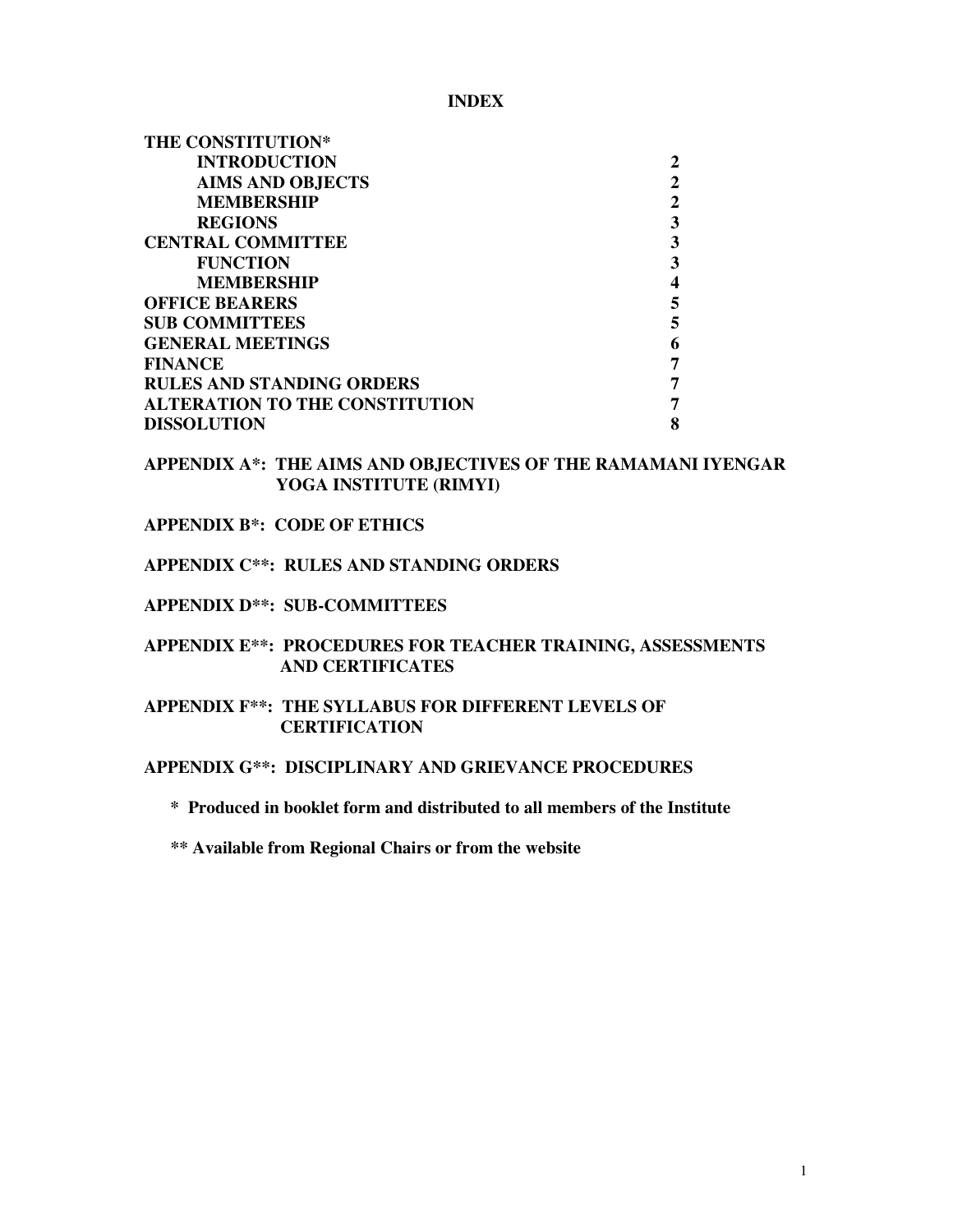## **THE CONSTITUTION OF THE B.K.S. IYENGAR YOGA INSTITUTE OF SOUTHERN AFRICA**

## **1) INTRODUCTION**

- a) **The Institute** shall be called the **B.K.S. Iyengar Yoga Institute of Southern Africa**  hereinafter referred to as the Institute and shall consist all members of all Regions as designated from time to time.
- b) The **Joint Presidents of the Institute shall be Dr Geeta S Iyengar and Sri Prashant Iyengar** or their designated successor.
- c) The **Institute shall be affiliated to the Ramamani Iyengar Memorial Yoga Institute**, situated in Pune, India, hereinafter referred to as the RIMYI.
- d) **The Institute shall be a not-for-profit organisation.**
- **2) AIMS AND OBJECTIVES** 
	- a) **To spread the teaching of Yogacharya Sri B.K.S. Iyengar and to maintain the teaching standard set by him.**
	- b) **To provide facilities for the instruction and training of the public in the principles of Yoga established by Yogacharya Sri B.K.S. Iyengar.**
	- c) **To advance public education in the classical teachings of the science of Yoga based upon the principles of the highest standards of personal conduct and service to others.**
	- d) **To arrange and provide for the holding of Yoga demonstrations, meetings, conventions, lectures and classes.**
	- e) **To support the aims and objects of the RIMYI (as set out in Appendix A.).**
	- f) **To encourage communication, harmony and unity among Iyengar Yoga practitioners in Southern Africa and in other parts of the world.**
	- g) **To be solely responsible in Southern Africa for training and assessing applicants for teaching certificates and to issue those certificates as set out in Appendix C. The certificates are those of the RIMYI and shall remain the property of the Institute (1).**
	- h) **To maintain a national register of approved teachers of Iyengar Yoga.**
	- i) **To maintain a national register of approved teacher trainers of Iyengar Yoga.**
	- j) **To publish a magazine and/or other publications.**
	- k) **To create and maintain a website.**
	- l) **To promote and advance the study and practice of and research into, the remedial effects of Iyengar Yoga as a means of improving the mental, physical and spiritual health of the community and to publish the useful results of any such research.**
	- m) **To establish and maintain links with Iyengar Yoga Associations, Institutes and other groups abroad.**
	- n) **To employ staff, own property, borrow money, raise funds by subscription, incur expense or do any other thing required in pursuance of these aims and objects.**
	- o) **To monitor and protect the use of the Registered Trademarks of the Institute.**

### **3) MEMBERSHIP**

- a) Membership of the Institute shall be **open to all practitioners of Iyengar Yoga in Southern Africa.**
- b) All members shall subscribe to the Institute an annual sum, fixed in accordance with the provisions hereof and shall be entitled to attend and vote at Regional meetings and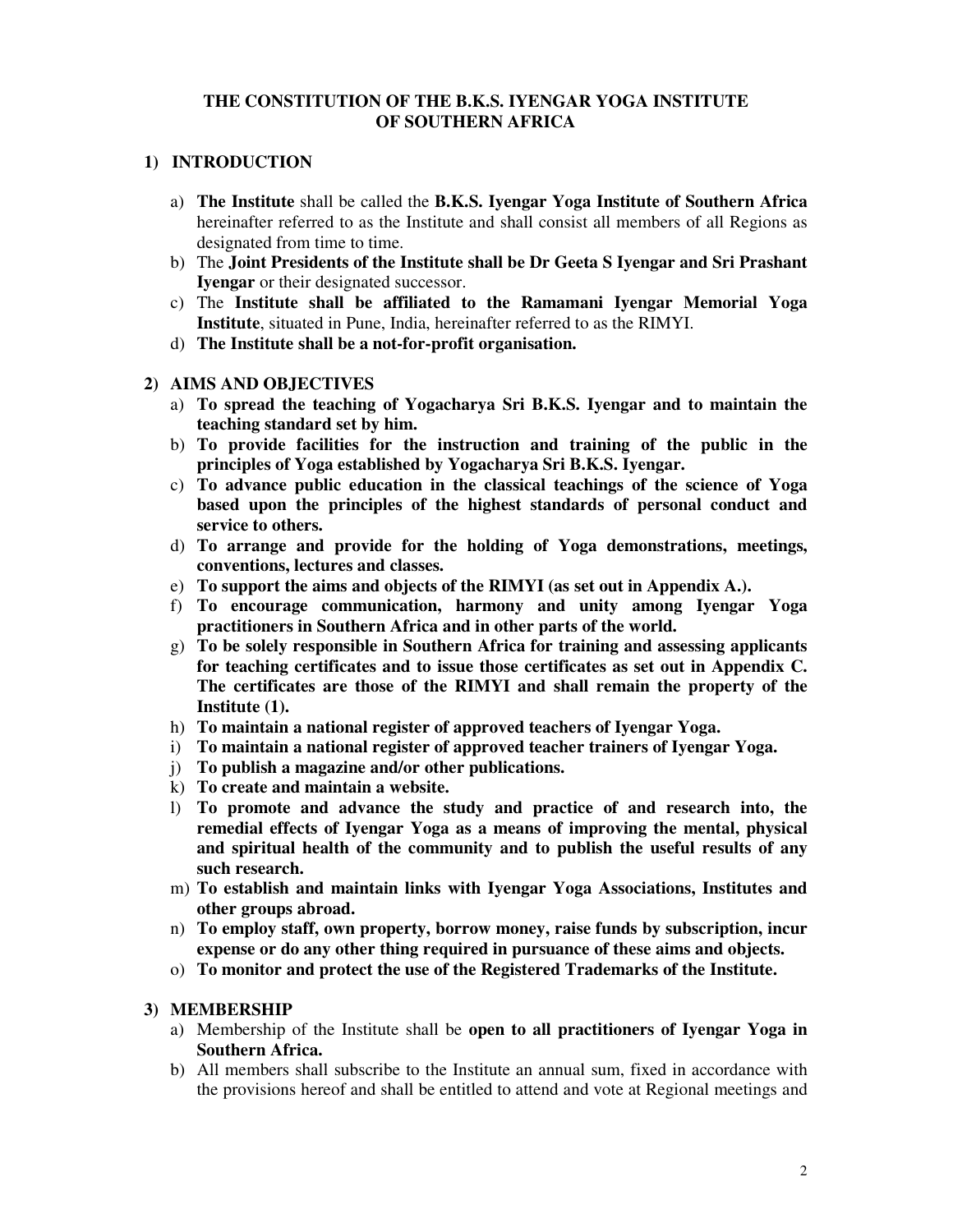at Institute meetings on proposals to change the Constitution (or via postal vote in both cases).

- c) Teachers holding the RIMYI's teaching certificate and the Certification Mark must become teacher members of the Institute and pay the teachers' professional subscription.
- d) An application for membership shall be in such form as the Central Committee may require and may be in different forms for different categories of membership.
- e) The Central Committee may on reasonable grounds refuse to accept any person as a member of the Institute.
- f) Honorary Life Membership may be granted at the sole discretion of the Central Committee.
- g) The Central Committee may terminate the membership of anyone in accordance with the disciplinary procedures as laid down in Appendix G.
- h) The Central Committee may terminate the membership of an individual whose subscription is more than three months in arrears.
- i) The Central Committee shall maintain an up-to-date central record of all members and publish it annually.

#### **4) REGIONS**

- a) The Institute shall be divided into Regions as defined and agreed by the Central Committee from time to time.
- b) All members of the Institute shall be members of a Region.
- c) Regional Representatives shall act as conduits of information to and from the Central Committee and the members in their respective Regions.
- d) Each region shall hold an AGM at least one month prior to the Central Committee AGM, to vote for its Office Bearers and Regional Representatives (as necessary) and on any other issues to be raised at the Central Committee AGM.
- e) Other regional meetings may be called by the Regional Committee as business dictates.
- f) Any changes made to the boundaries of the Regions shall be by majority vote of the Central Committee and the regions involved but should only be considered on the basis of mutual benefit to both the Institute and the affected regions.
- g) The Central Committee will be made up of Regional Representatives in accordance with the provisions of Para 6 below. Arrangements may be made for the co-opting of substitute Regional Representatives, at the discretion of the region.
- h) The regions will administer their affairs in accordance with this Constitution and Institute Rules and Standing Orders.

## **5) CENTRAL COMMITTEE: FUNCTION**

- a) A Central Committee shall be elected to control and provide for the administration of the affairs of the Institute and in particular to determine and give effect to the policies of the Institute, in pursuance of the above Aims and Objectives.
- b) The Central Committee shall create, approve and maintain all Rules and Standing Orders etc. that may be necessary for the effective running of the Institute, its Committees, Sub-Committees and other activities needed to fulfil its functions.
- c) The Central Committee shall authorise the appointment or the dismissal of any staff deemed necessary for the efficient running of its business and shall approve the job description, functions and remuneration of any staff so appointed.
- d) The Central Committee shall determine the budget of the Institute and shall maintain proper accounting records and arrange for the preparation of annual statements of account for the Institute.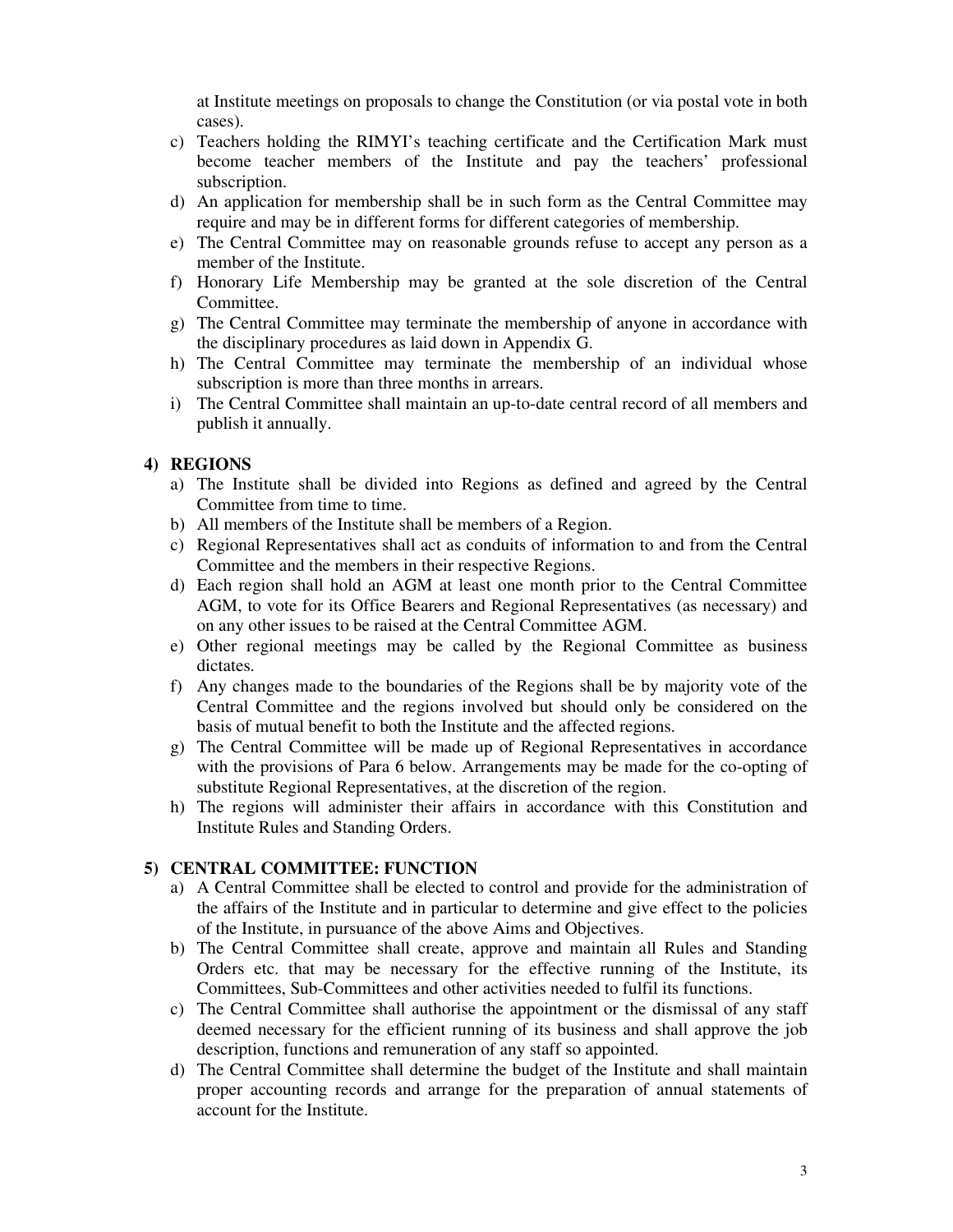e) The Central Committee may appoint and pay such legal and financial advisors as shall from time to time be necessary for carrying out the work of the Institute.

# **6) CENTRAL COMMITTEE: MEMBERSHIP**

- a) The Central Committee shall consist of the Chair, Vice Chair, Secretary and Treasurer as well as regionally elected representatives (in accordance with 6b below) and the Chairs of Sub-Committees.
- b) Regions will have proportional representation on the Central Committee. Proportions will be as follows:  $0 - 30$  - one representative; 31 and more - two representatives, one of whom must be a teacher. Regional Representatives will be elected by Regional ballot, organised and funded by the Regions.
- c) Institute Ballots shall be carried out in accordance with procedures decided by the Central Committee.
- d) Should members be dissatisfied with election procedures in their Region, they should follow the terms of the Grievance Procedure (see Appendix G).
- e) In order to be eligible to stand for election as a Regional Representative, members must be either:
	- i) teacher members;
	- ii) non-teaching members who have:
		- 1) signed a document affirming their commitment to practice the Iyengar method only;
		- 2) practiced for a period of at least 4 years;
		- 3) been a member of the Institute for at least 3 years;
		- 4) at the point of nomination, provided the signature of their Iyengar Yoga teacher and listed their Iyengar Yoga teachers over the designated period.
- f) **The majority of the members of the Central Committee shall be teacher members**  of the Institute. If this majority is not achieved by the normal election process the Central Committee may co-opt sufficient additional teacher members as full members of the Central Committee to achieve that majority.
- g) A **significant minority** of the members of the Central Committee **may be nonteaching members of the Institute**.
- h) The Central Committee shall, from time to time, determine the number of nonteaching members it deems to be a significant minority.
- i) Regional Representatives shall be elected for a period of **three years** and shall be eligible for re-election for **1x further term**; thereafter there must be a **gap of three years** before they can stand for further election. Under exceptional circumstances this clause may be waived by the Central Committee.
- j) If a Regional Representative resigns before the end of his/her three-year term, the regional members, as applicable, shall elect a replacement by ballot.
- k) A member of the Central Committee shall cease to hold office if he or she:
	- i) becomes incapable by reason of mental disorder, illness or injury of managing and administering his or her own affairs;
	- ii) is absent without permission of the Central Committee for three or more consecutive meetings and the Central Committee resolves that his or her office should be vacated;

iii) notifies the Central Committee of his or her wish to resign.

- l) The Central Committee shall maintain an up-to-date list of Regional Representatives and publish it annually.
- m) If a Regional Representative is unable to attend a meeting of the Central Committee, the Regional Committee may appoint another Regional member as a substitute. This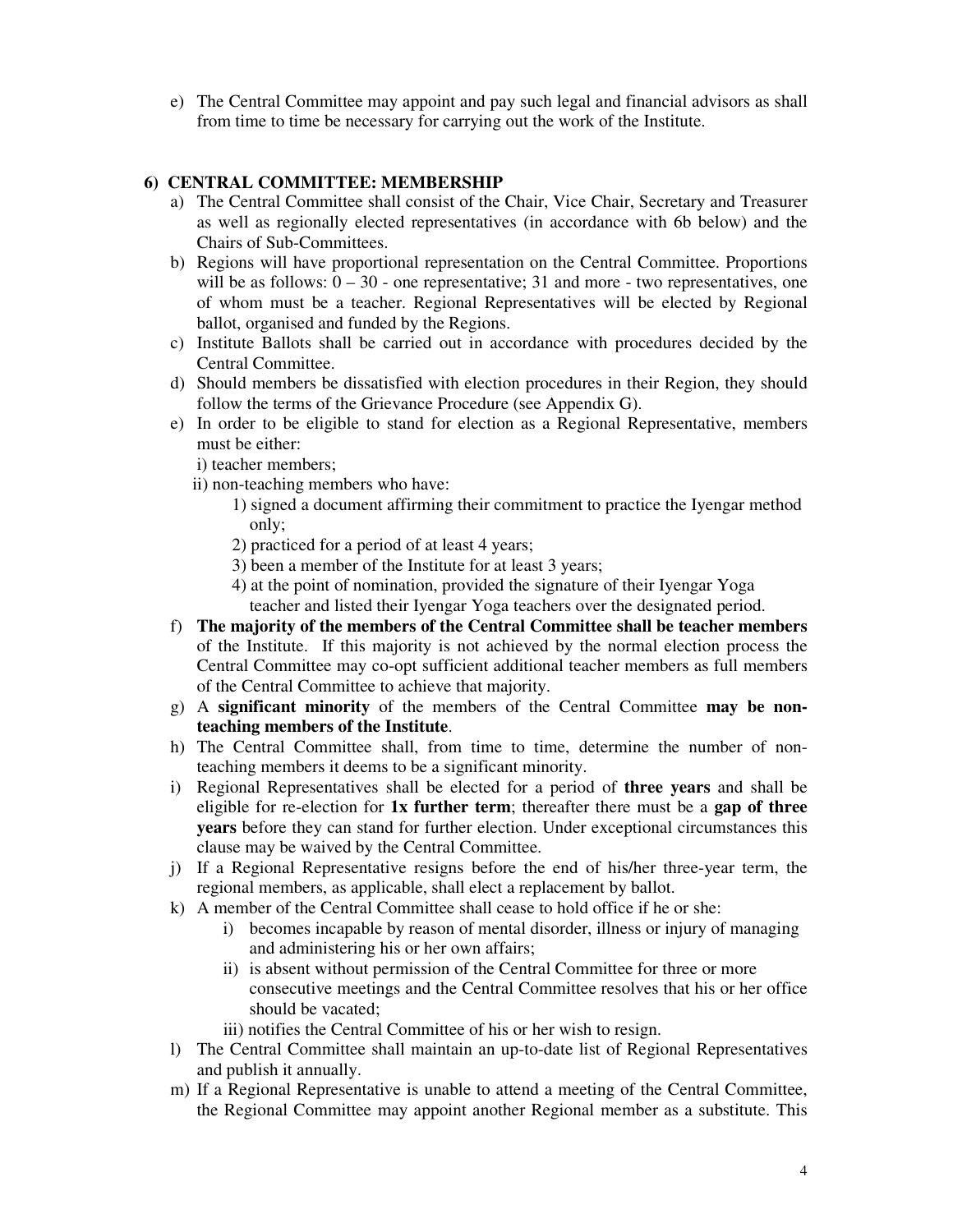substitute shall have all the rights of a Regional Representative in meetings of the Central Committee.

n) It shall be the responsibility of the Regional Representatives to report back to their members on the discussions and decisions of the Central Committee and in return to convey regional opinions/decisions/views to the Central Committee.

# **7) OFFICE BEARERS**

- a) The Office Bearers of the Institute shall be the Chair, the Vice-Chair (who shall be the Chair elect), the Secretary and the Treasurer
- b) Office Bearers of the Institute shall be nominated by the Central Committee from within their own membership whenever possible.
- c) When a Regional Representative is elected as an Office Bearer, they must continue to represent their region on Central Committee, except in the case of the Chair and Vice-Chair.
- d) Office Bearers may hold office for a period of **three years and shall be eligible for re-election for 1 x further term, thereafter there must be a gap of 3 years before they may stand for further election, unless conditions and/or numbers dictate otherwise.**
- e) The Central Committee may co-opt Office Bearers onto Central Committee where suitable candidates are not available from its elected ranks. Such coopted Office Bearers shall have all the rights and responsibilities as if they were elected.
- f) Wherever possible the Vice Chair should come from a different region from the Chair.

#### **8) SUB-COMMITTEES**

- a) There will be Sub-Committees as determined from time to time by the Central Committee each with a designated task (see Appendix D).
- b) These Sub Committees will be made up of **members of the Central Committee** and of **co-opted members approved by the Central Committee unless otherwise specified in Appendix D.**
- c) The Chair of each Sub-Committee will be appointed or ratified by the Central Committee.
- d) The members of the **Assessment Committee shall all be teacher members of the Institute.**
- e) All members of the Sub Committees shall have equal voting rights within their committees and each Chair will have a casting vote.
- f) The Chairs of the Sub Committees shall automatically become members of the Central Committee if not already on it.
- g) Policy proposals by Sub Committees shall be subject to ratification by the Central Committee.
- h) All members of Sub Committees shall have tenure of **3 years** and shall be eligible for re-election for **1x further term**; thereafter there must be a **gap of three years** before they can stand for further election, unless conditions and/or numbers dictate otherwise.
- i) All Sub Committees to meet as necessary but at least once per year during their existence.
- j) Any proposals by a Sub Committee to commit expenditure on behalf of the Institute and outside the agreed budgets shall be referred to the Central Committee for approval before implementation.
- k) When a Sub Committee is formed a Secretary to the Sub Committee will be elected from its members.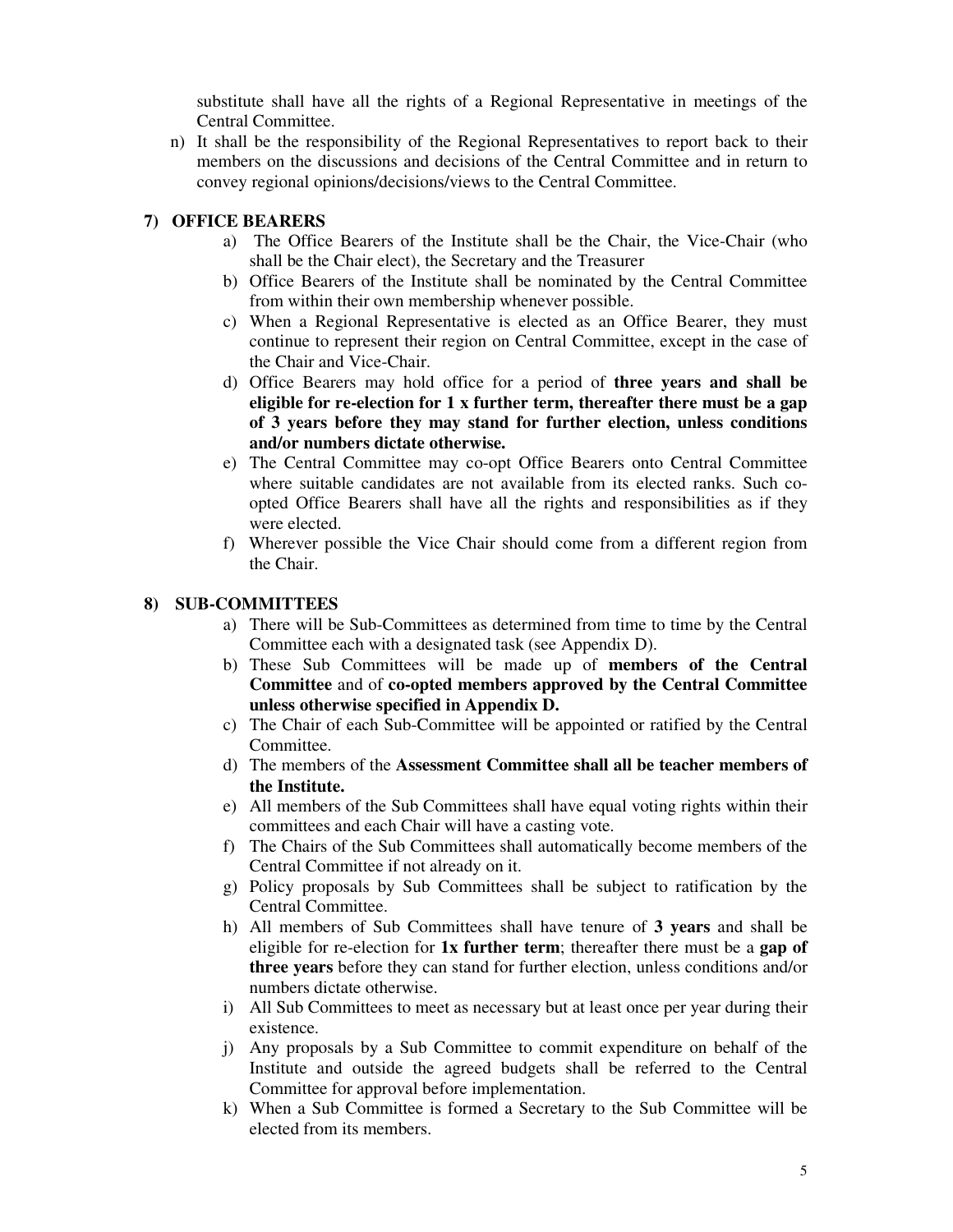#### **9) GENERAL MEETINGS**

- a) In each year there shall be an Annual General Meeting of the Institute which shall be held not later than three months after the end of the financial year of the Institute and such other General Meetings as the Central Committee may determine.
- b) All members of the Institute shall be entitled to attend and vote at all general meetings of the Institute (or submit a postal vote as determined by the Central Committee).
- c) Every member shall have one vote.
- d) The normal business of an Annual General Meeting shall be:
	- i. to approve the minutes of the previous Annual General Meeting;
	- ii. to receive reports from Central Committee Officer Bearers, Sub Committees and Regional Committees;
	- iii. to receive and approve the accounts of the Institute;
	- iv. to appoint a reputable accountant to verify the accounts of the Institute for the following year in accordance with South African law.
- e) Any other business at an Annual General Meeting and all business at an Extraordinary General Meeting shall be approved by the Central Committee and deemed to be special.
- f) Notification of special matters shall be circulated to members in the notice of the meeting which must be received by post at least 28 days before the date of the meeting, providing that accidental failure to notify any member shall not invalidate the meeting.
- g) Every matter shall be determined by a majority of votes of the members. If a deadlock arises the Chair will have a second or casting vote.
- h) Every matter shall be decided in the first place on a show of hands but the Chair may order a ballot and must do so if requested by at least five members.
- i) 28 days notice of any General Meeting shall be given to each member by post or e-mail, providing that the accidental failure to notify any member shall not invalidate the meeting.
- j) Motions submitted by regions for consideration at a General Meeting must be received in writing by the Secretary not less than 30 days before the meeting.
- k) An Extraordinary General Meeting may be called by the Central Committee or shall be called at the request, in writing, of not less that 50 percent of regions of the Institute. The proposals, in full, shall be placed before the Central Committee and sent to the members in the notice of the meeting.
- l) The time and date of such Extraordinary General Meeting shall be at the discretion of the Central Committee.
- m) The quorum for any General Meeting (except one which has proposals to change the Constitution) shall be at least 5% of members, including not less than 75% of the members of the Central Committee.
- n) The Secretary or other person appointed by the Central Committee shall keep a full record of proceedings at any General Meeting.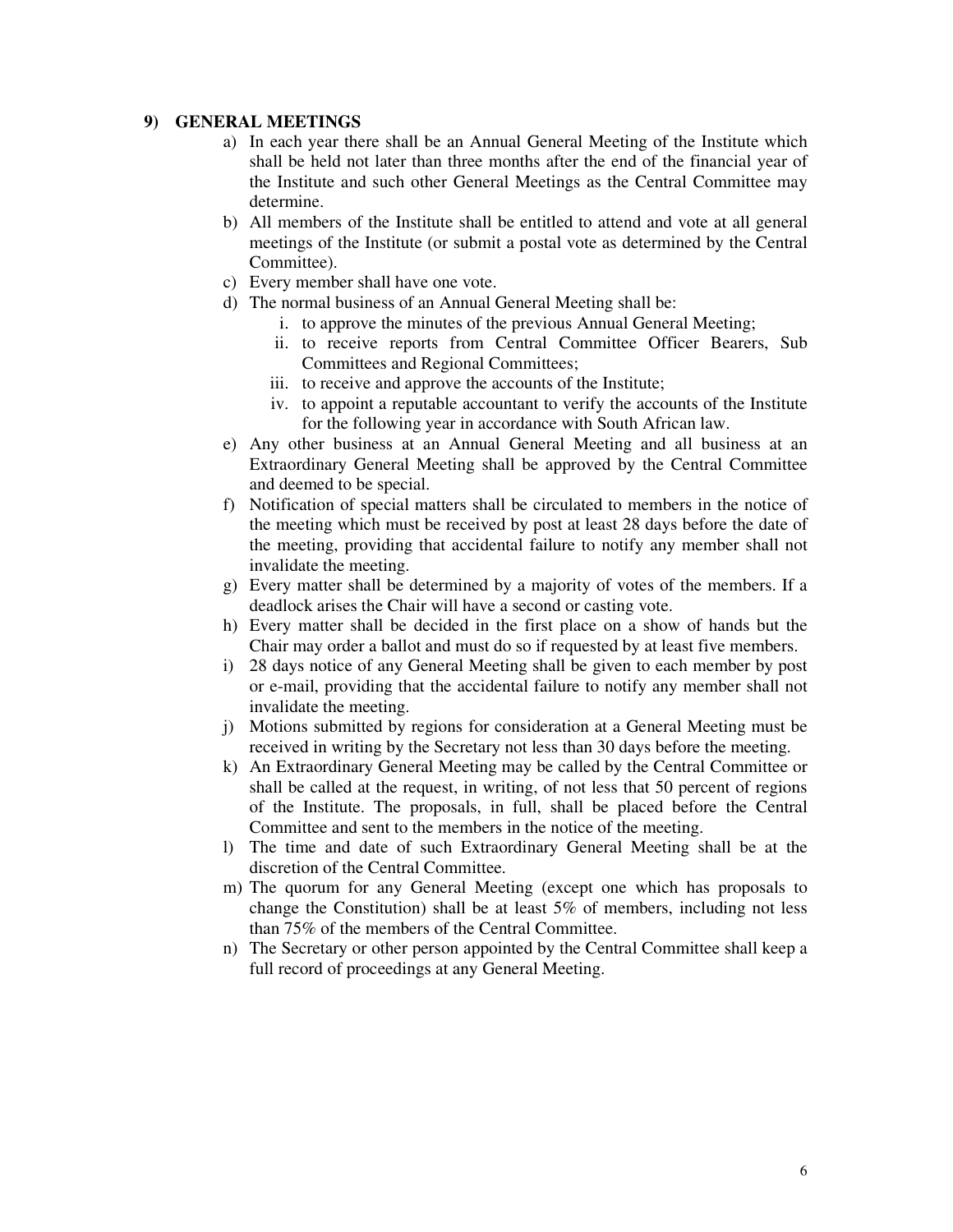## **10) FINANCE**

- a) Members shall pay a subscription at such rate as the Central Committee shall decide and the Central Committee may determine different rates of subscription for different categories of membership.
- b) The financial year of the Institute shall be determined by the Central Committee.
- c) The Central Committee shall appoint an accountant to verify the accounts in accordance with South African law before they are presented to the Annual General Meeting.
- d) The Central Committee shall cause proper books of account to be kept with respect to:
	- i. all sums of money received and expended by the Institute and the matters in respect of which such receipts and expenditure take place.
	- ii. the assets and liabilities of the Institute.
- e) The books of account shall give a true and fair view of the affairs of the Institute.
- f) The books of account shall be kept at such place and shall be available for inspection by any member at such time as the Central Committee shall decide.
- g) The Central Committee shall maintain such banking account or accounts in the name of the Institute as it thinks fit into which (as may be appropriate) shall be paid all sums of cash belonging to the Institute (other than petty cash not exceeding a sum to be agreed by the Central Committee).
- h) Cheques for expenditure approved within existing budgets may be signed by any one of the 'authorised signatories' of the Central Committee.
- i) Approval for unbudgetted expenditure over such levels agreed by the Central Committee, from time to time, must be obtained from the Central Committee before commitment is made.
- j) The Central Committee may invest excess funds in income-generating but secure investment vehicles at their discretion, in compliance with the law of South Africa and taking care not to expose their members to undue risk.

### **11) RULES AND STANDING ORDERS**

- a) The Central Committee has the power to make and alter Rules and Standing Orders, Bye-laws, etc to manage and conduct all affairs of the Institute, other than to alter the Constitution or to elect its own membership.
- b) A copy of any such Rules and Standing Orders etc shall be appended to the Constitution and made available to the Institute Joint Presidents Dr Geeta S Iyengar and Shri Prashant Iyengar and notice shall be made to all its members.

### **12) ALTERATIONS TO THE CONSTITUTION**

- a) The Constitution may only be amended, either in whole or in part, at an Annual General Meeting or at an Extraordinary General Meeting called for that purpose.
- b) For the purposes of this Clause, the Constitution shall also include Appendices A, and B only. Appendices C, D, E, F and G are all to be classified as Rules and Standing Orders that may be changed by a normal decision of the Central Committee or as dictated by RIMYI.
- c) Any alteration to the Constitution must receive the assent of not less than 75% of the members present (including postal votes received) at the General Meeting.